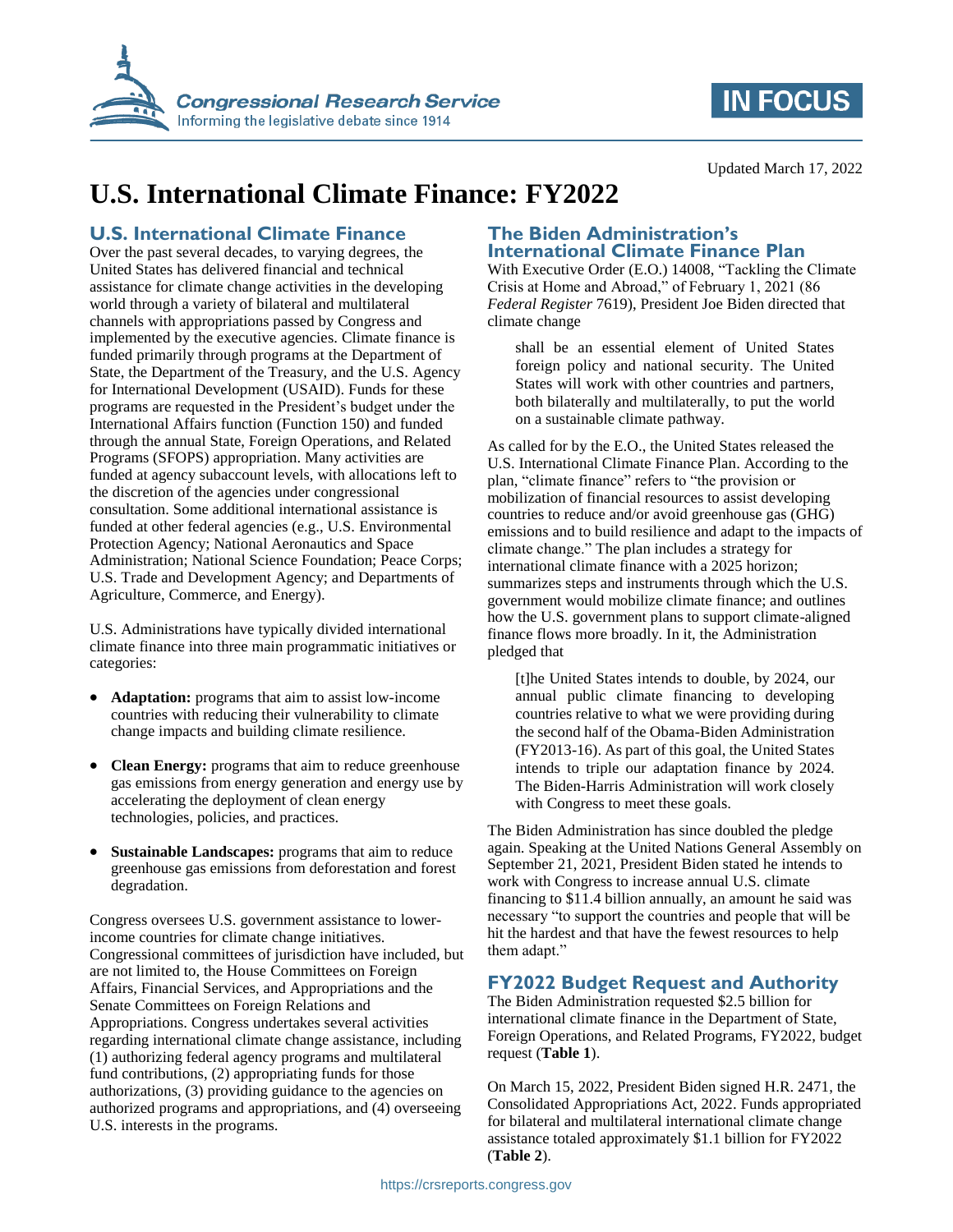#### **Table 1. Climate Finance in the Biden Administration's FY2022 Budget Request**

(in millions of U.S. dollars)

<span id="page-1-0"></span>

| Agency                                                                | Program/Fund                                                                                                                                                                                                                           | <b>Request</b>                            |
|-----------------------------------------------------------------------|----------------------------------------------------------------------------------------------------------------------------------------------------------------------------------------------------------------------------------------|-------------------------------------------|
| <b>Multilateral Climate Change and Environmental Funds (Subtotal)</b> |                                                                                                                                                                                                                                        | \$1,799.3                                 |
| U.S. Department of the Treasury                                       | Green Climate Fund (one-half of total request)                                                                                                                                                                                         | \$625.0                                   |
|                                                                       | <b>Global Environment Facility</b>                                                                                                                                                                                                     | \$149.3                                   |
|                                                                       | Clean Technology Fund                                                                                                                                                                                                                  | \$300.0                                   |
| U.S. Department of State                                              | Green Climate Fund (one-half of total request)                                                                                                                                                                                         | \$625.0                                   |
|                                                                       | Unspecified "adaptation funds"                                                                                                                                                                                                         | \$100.0                                   |
| <b>Bilateral and Other Programming (Subtotal)</b>                     |                                                                                                                                                                                                                                        | \$700.7                                   |
| U.S. Department of the Treasury                                       | Tropical Forest Conservation and Coral Reef Act                                                                                                                                                                                        | \$15.0                                    |
| U.S. Department of State                                              | Intergovernmental Panel on Climate Change / United Nations<br>Framework Convention on Climate Change                                                                                                                                   | \$21.0                                    |
|                                                                       | Montreal Protocol Fund                                                                                                                                                                                                                 | \$64.0                                    |
| Other Agencies                                                        | (Including U.S. Agency for International Development; Peace<br>Corps; Millennium Challenge Corporation; U.S. Trade and<br>Development Agency; Export-Import Bank; and International<br>Development Finance Corporation, among others.) | Unspecified sub-<br>account level funding |
| <b>Climate Finance (Total)</b>                                        |                                                                                                                                                                                                                                        | \$2,500.0                                 |

**Source:** U.S. Department of State, "Congressional Budget Justification Department of State, Foreign Operations, and Related Programs," FY2022, https://www.state.gov/fy-2022-international-affairs-budget/.

<span id="page-1-1"></span>**Notes:** For a discussion of the multilateral funds and programs, and a primer on U.S. international climate finance commitments, see CRS In Focus IF10763, *U.S. International Climate Finance: A Primer*.

#### **Table 2. Climate Finance in H.R. 2471—Consolidated Appropriations Act, 2022**

(in millions of U.S. dollars)

| Agency                                                                                                         | Program/Fund                                    | <b>Funding Levels</b> |
|----------------------------------------------------------------------------------------------------------------|-------------------------------------------------|-----------------------|
| Multilateral Assistance: Title V (Subtotal)                                                                    |                                                 | \$341.2               |
| U.S. Department of State                                                                                       | <b>IPCC / UNFCCC</b>                            | \$15.0                |
|                                                                                                                | Montreal Protocol Fund                          | \$51.9                |
| U.S. Department of the Treasury                                                                                | <b>Global Environment Facility</b>              | \$149.3               |
|                                                                                                                | Green Climate Fund                              |                       |
|                                                                                                                | Clean Technology Fund                           | \$125.0               |
| <b>Bilateral Economic Assistance: Title III (Subtotal)</b>                                                     |                                                 | \$730.0               |
| U.S. Department of State and U.S. Agency<br>for International Development, among<br>other development agencies | Sustainable Landscapes                          | Not less than \$185.0 |
|                                                                                                                | Adaptation                                      | Not less than \$270.0 |
|                                                                                                                | Renewable Energy                                | Not less than \$260.0 |
| U.S. Department of the Treasury                                                                                | Tropical Forest Conservation and Coral Reef Act | \$15.0                |
| <b>Climate Finance (Total)</b>                                                                                 | \$1,071.2                                       |                       |

**Source:** Congress.gov.

**Richard K. Lattanzio**, Specialist in Environmental Policy

**IF12036**